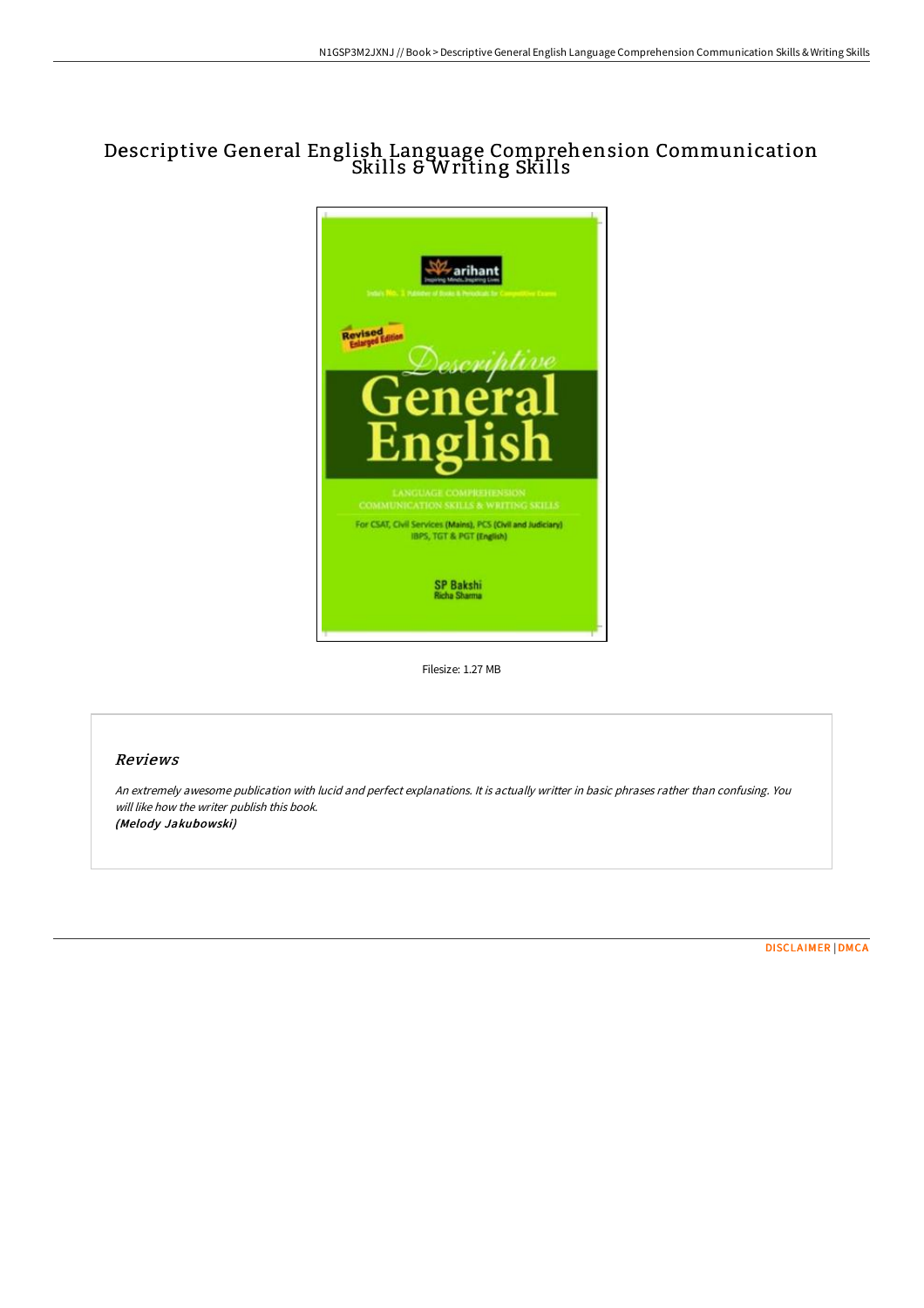## DESCRIPTIVE GENERAL ENGLISH LANGUAGE COMPREHENSION COMMUNICATION SKILLS & WRITING SKILLS



To read Descriptive General English Language Comprehension Communication Skills & Writing Skills eBook, remember to access the hyperlink beneath and download the file or gain access to additional information which are have conjunction with DESCRIPTIVE GENERAL ENGLISH LANGUAGE COMPREHENSION COMMUNICATION SKILLS & WRITING SKILLS book.

Arihant Publications, 2012. Softcover. Book Condition: New. Table of Contents Part `A`: Writing Skills 1. Essay Writing 2. Short Essay (Paragraph) Writing 3. Expansion Writing 4. Report Writing 5. Precis Writing 6. Letter Writing Part `B`: Comprehension Skills 1. Objective Comprehension 2. Passage and Conclusion 3. Descriptive/Subjective Comprehension Part `C`: Grammar Skills 1. The Function of Tenses 2. Voice 3. Modals 4. Clause Analysis 5. Non-Finite Verbs (Infinitives, Gerunds, Participles) 6. Narration 7. Synthesis 8. Transformation 9. Punctuation 10. Spelling Rules 11. Contractions 12. Prepositions Part `D`: Verbal Skills 1. Use of Prefixes and Suffixes 2. Paronyms and Homonyms 3. One Word Substitutions 4. Synonyms and Antonyms 5. Foreign Words and Expressions 6. Legal Vocabulary 7. The Sentence Completion 8. Phrasal Verbs 9. Idioms and Phrases 10. Words Used As Verbs and Nouns Printed Pages: 808.

B Read Descriptive General English Language Comprehension [Communication](http://albedo.media/descriptive-general-english-language-comprehensi.html) Skills & Writing Skills Online  $\blacktriangleright$ Download PDF Descriptive General English Language Comprehension [Communication](http://albedo.media/descriptive-general-english-language-comprehensi.html) Skills & Writing Skills